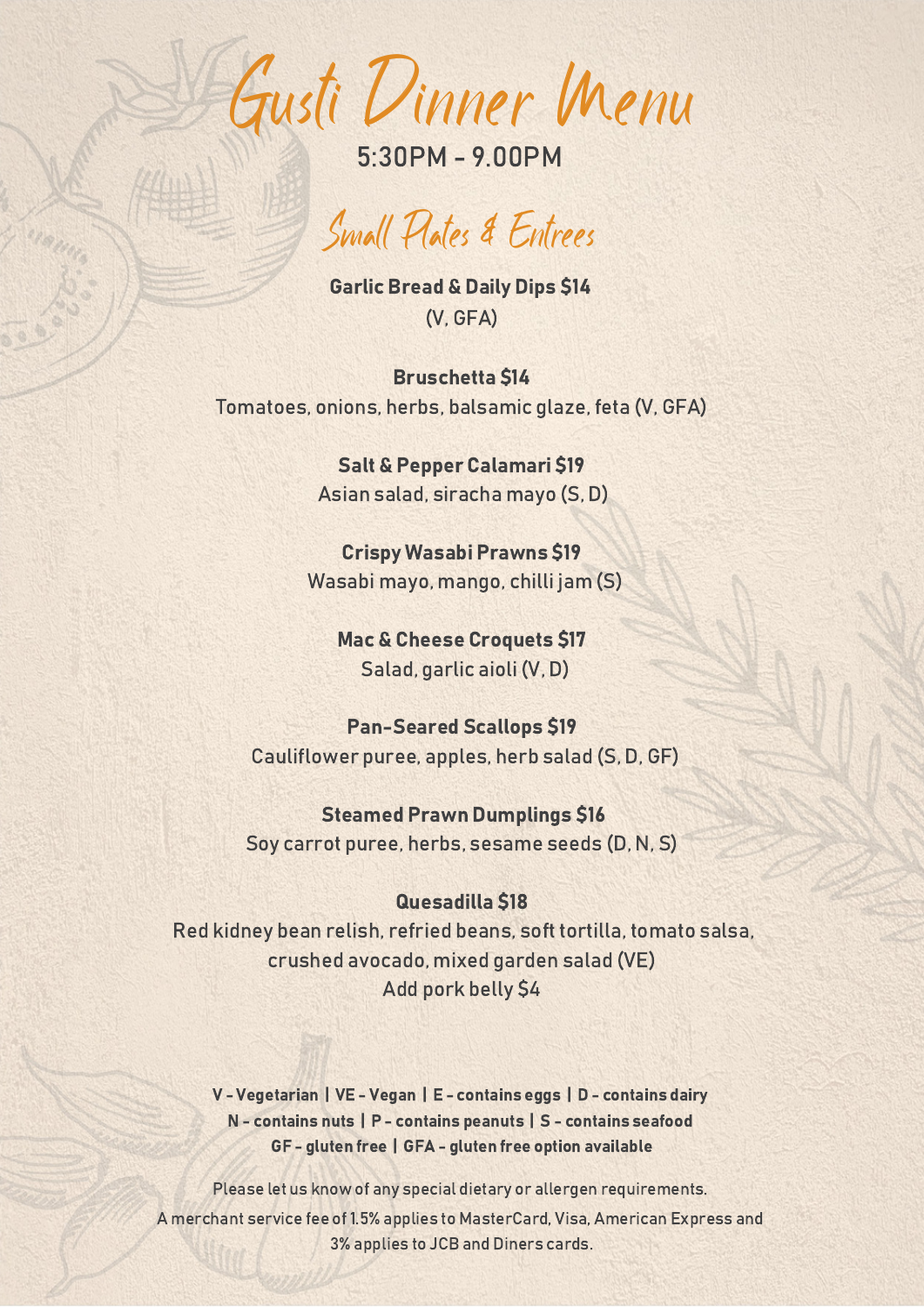Gusti Dinner Menu

# Sharing Plates

### **Tasting Platter \$35**

Salt & pepper calamari, mac & cheese croquettes, olives, chorizo, feta, sporessa, salami, tomato & onion bruschetta, garlic bread, aioli, dip of the day (P, N, D, S)

## Salads

#### **Chicken Caesar Salad \$20**

Cos lettuce, croutons, crispy bacon, free range egg, shaved parmesan tossed with anchovy based mayonnaise dressing (D, E, S, GFA)

### **Classic Thai Beef Salad \$18**

Grilled rump steak, mixed vegetables, sprouts, rice noodles, peanuts, sweet and spicy dressing (N, GFA)

### **Soup Of The Day \$14**

Served with garlic bread

# Stone Baked Pizzas

### Vegetarian Supreme Pizza \$23 Kalamata olives, peppers, onions, tomatoes, zucchini, feta (V, D) Add grilled chicken \$6

### **Meat Lovers Pizza \$26**

Pepperoni, ham, chicken, beef, shredded mozzarella, BBQ sauce (P, D)

V - vegetarian | VE - vegan | E - contains eggs | D - contains dairy | N - contains nuts P - contains peanuts | S - contains seafood | GF - gluten free | GFA - gluten free option available Please let us know of any special dietary or allergen requirements. A merchant service fee of 1.5%applies to MasterCard, Visa, American Express and 3%applies to JCB and Diners cards.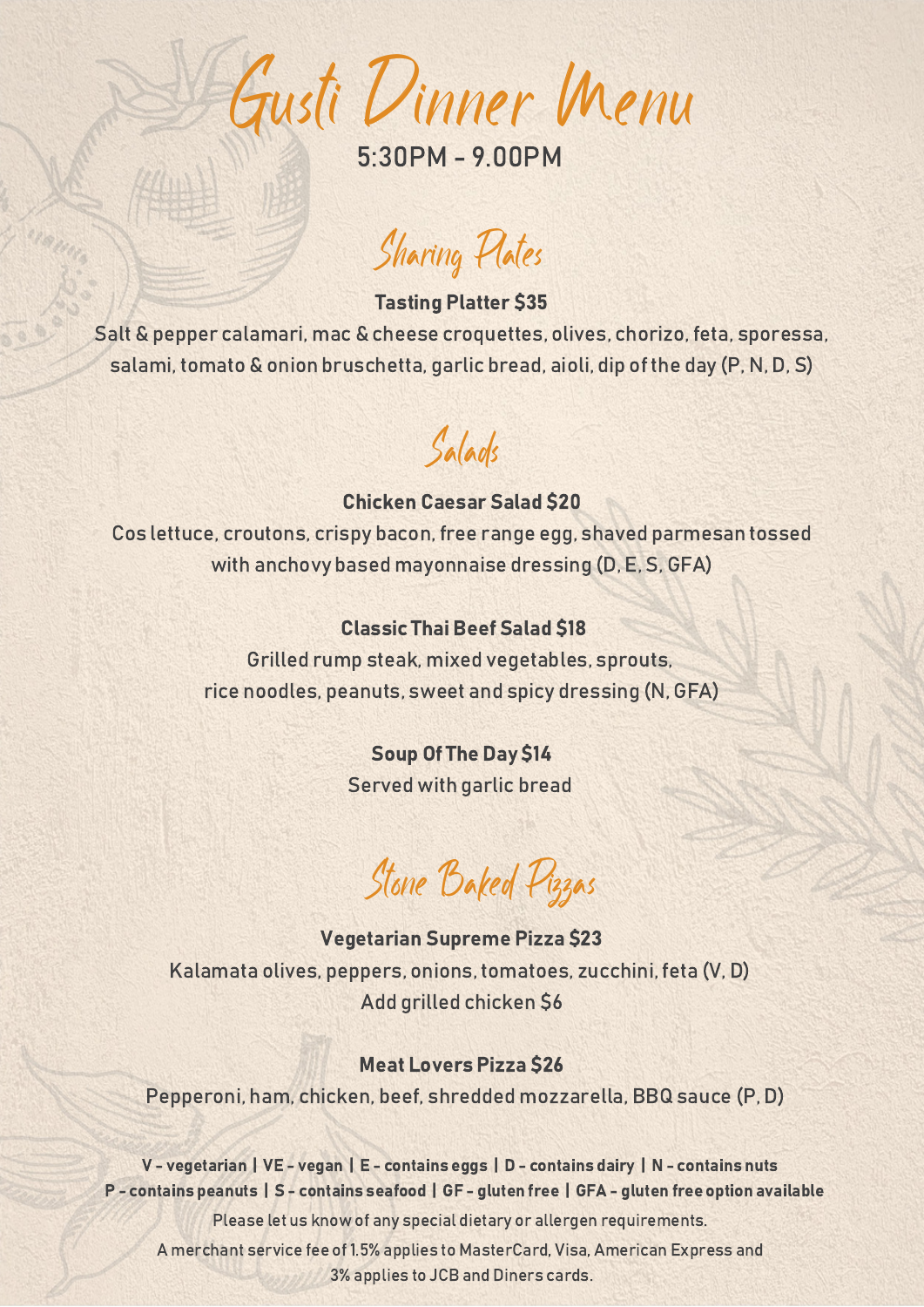Gusti Dinner Menu

## Main Plates

Ricotta Gnocchi \$29 Roasted vegetables, mushroom ragu, parmesan, rocket (V, D)

### Linguini \$32

Tossed with prawn cutlets, smoked chorizo, garlic, chilli, onions, tomatoes, herbs, parmesan flakes, white wine (S, P, D)

### **Crispy Skin Salmon \$38**

Kale, mushroom, tomatoes, beans, fricassee and parsley potato lemon hollandaise (S, D, GF)

### Chicken Tikka Masala 34

Chicken tikka cooked with aromatic herbs and spices, onions, capsicum Served with roti, Asian slaw & steamed rice (N, D)

### **Fish & Chips \$27**

Hake fillets cooked your way, either grilled or battered Served with mixed garden salad, and crunchy chips with tartare sauce, and lemon (S, GFA)

### **Stir-fry Noodles with Prawn Dumplings \$29**

Seasonal vegetables, soy sauce, mild Asian herbs and spices (S, N)

### **Buttermilk Fried Chicken Parmi \$33**

Crumbed chicken breast, crushed tomato sauce, shredded mozzarella cheese, sliced ham

Served with mixed garden salad & crunchy chips (D)

V - vegetarian | VE - vegan | E - contains eggs | D - contains dairy | N - contains nuts P - contains peanuts | S - contains seafood | GF - gluten free | GFA - gluten free option available

Please let us know of any special dietary or allergen requirements.

A merchant service fee of 1.5% applies to MasterCard, Visa, American Express and 3%applies to JCB and Diners cards.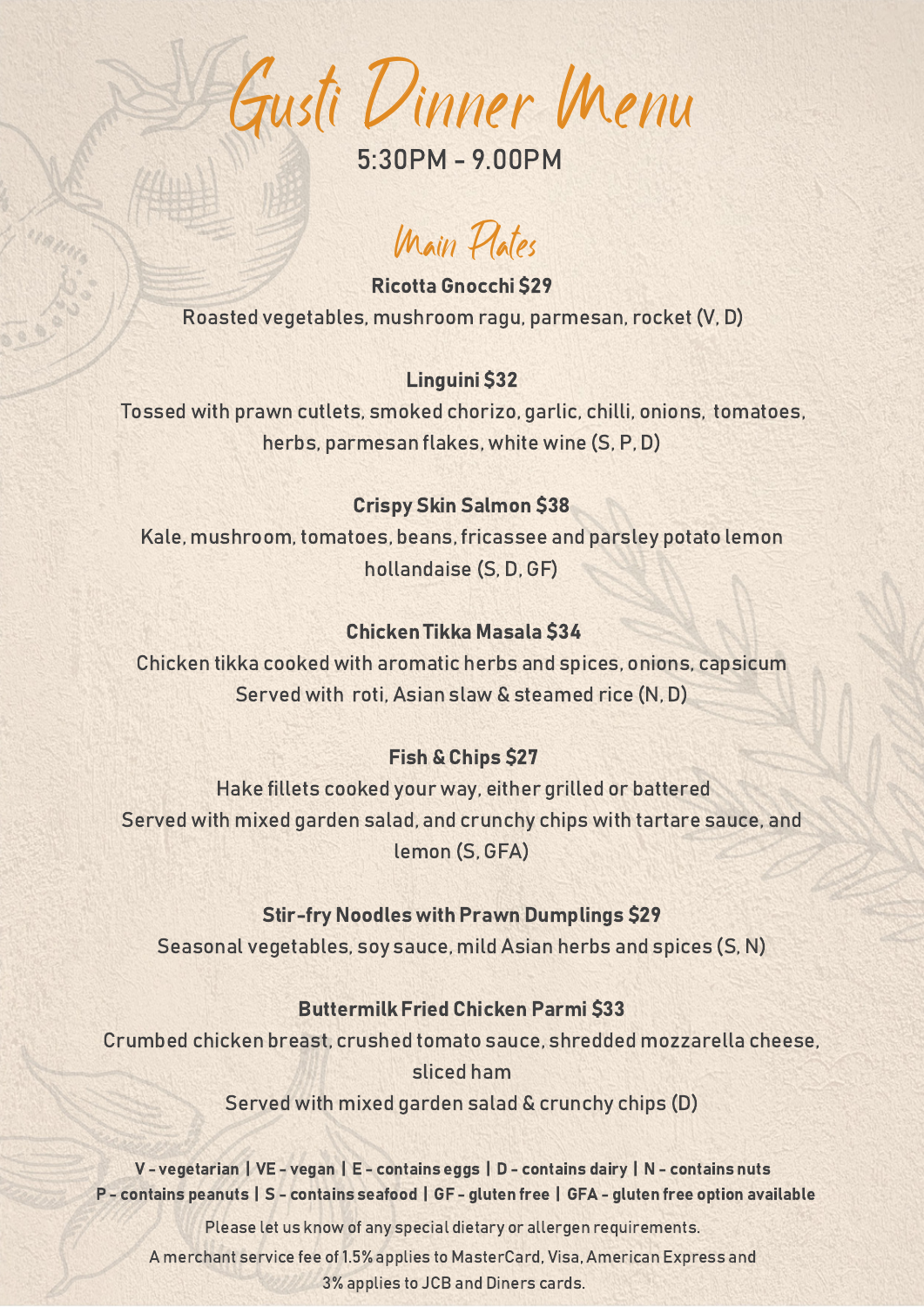Gusti Dinner Menu

5:30PM - 9.00PM

From the Grill

200g Grilled Barramundi \$41 Topped with grilled prawn cutlets and avocado salsa (S, GF)

300g Black Angus Scotch Fillet \$41 (GF)

300g Wagyu Rump Steak \$41 (GF)

300g Lamb Cutlets \$42 (GF)

200g Black Angus Beef Tenderloin \$43 (GF)

All grilled items are served with whipped royal blue mash, carrot puree, and choice of peppercorn jus, red wine jus or béarnaise sauce

Sides

**Assorted Steamed Vegetables \$9** 

**Crunchy Chips \$12** 

**Mixed Garden Salad S9** 

**Crispy Sweet Potato Wedges \$13** 

V - Vegetarian | VE - Vegan | E - contains eggs | D - contains dairy N - contains nuts | P - contains peanuts | S - contains seafood GF - gluten free | GFA - gluten free option available

Please let us know of any special dietary or allergen requirements. A merchant service fee of 1.5%applies to MasterCard, Visa, American Express and 3%applies to JCB and Diners cards.